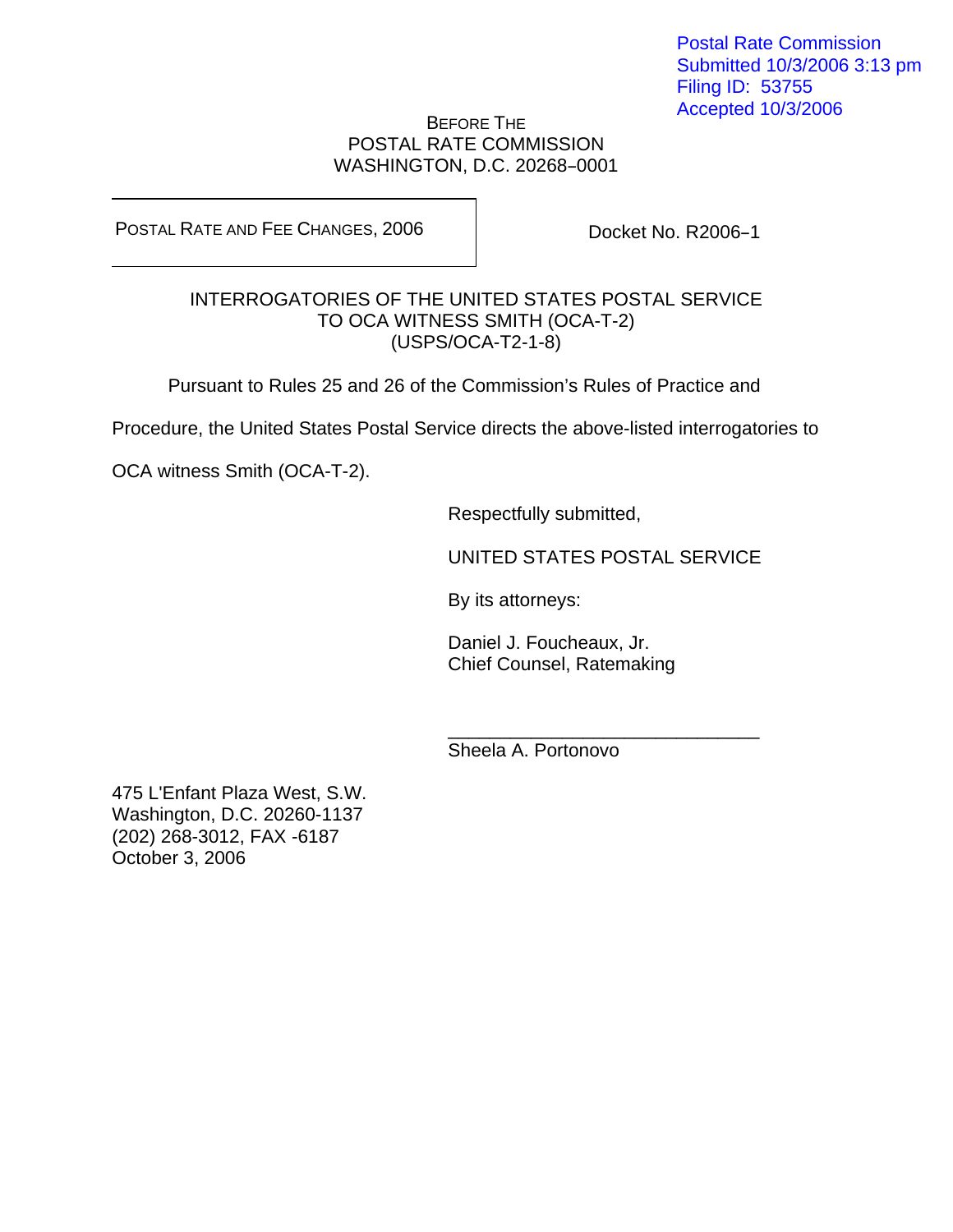**USPS/OCA-T2-1**. Please refer to your testimony at page 1, entitled "Statement of Qualifications":

- a. Have you written any articles in the area of econometric analysis which have been published? If yes, please provide citations for all articles.
- b. Have you submitted any articles concerning econometric analysis for publication? If yes, please provide copies of all such articles.
- c. Please provide copies of, or citations to, every piece of testimony concerning econometric studies which you have sponsored in front of any court, administrative agency, or regulatory agency.

# **USPS/OCA-T2-2**.

- a. Please explain how the row entitled "Total Sales" in Table 1 was derived.
- b. Please provide your analysis, workpapers, and citations supporting the entirety of Table 2, the column entitled "Total Time Observed Hours" in Table 3, and the entirety of Table 4. If any of the supporting data is in spreadsheet form, please provide electronic versions.

**USPS/OCA-T2-3**. Please refer to page 12 of your testimony.

- a. Is it your view that total walk-time is proportional to the total transaction time, or that total walk-time is proportional to the total number of customers?
- b. Is it your view that total transaction time should be directly proportional to the total number of customers?

**USPS/OCA-T2-4**. This interrogatory attempts to accurately reproduce the results that you report in OCA-LR-3. Please consider the following table:

|                        | Replication of |                 |                   |
|------------------------|----------------|-----------------|-------------------|
|                        | <b>Bradley</b> | <b>Bradley</b>  |                   |
|                        | Recommended    | Recommended     |                   |
|                        | Model          | Model with Walk | <b>Difference</b> |
| <b>First Class</b>     | 15.50142       | 15.4987         | 0.00272           |
| <b>Stamps Bulk</b>     | 3.51428        | 3.49426         | 0.02002           |
| <b>Stamps Non-Bulk</b> | 0.57943        | 0.58171         | $-0.00228$        |
| <b>Priority Mail</b>   | 28.27652       | 28.28101        | $-0.00449$        |
| Money Order            | 36.17514       | 36.23265        | $-0.05751$        |
| Parcel Post            | 41.33933       | 41.18931        | 0.15002           |
| Other Weigh &          |                |                 |                   |
| Rate                   | 25.90035       | 25.91913        | $-0.01878$        |
| <b>Express Mail</b>    | 78.88407       | 78.77349        | 0.11058           |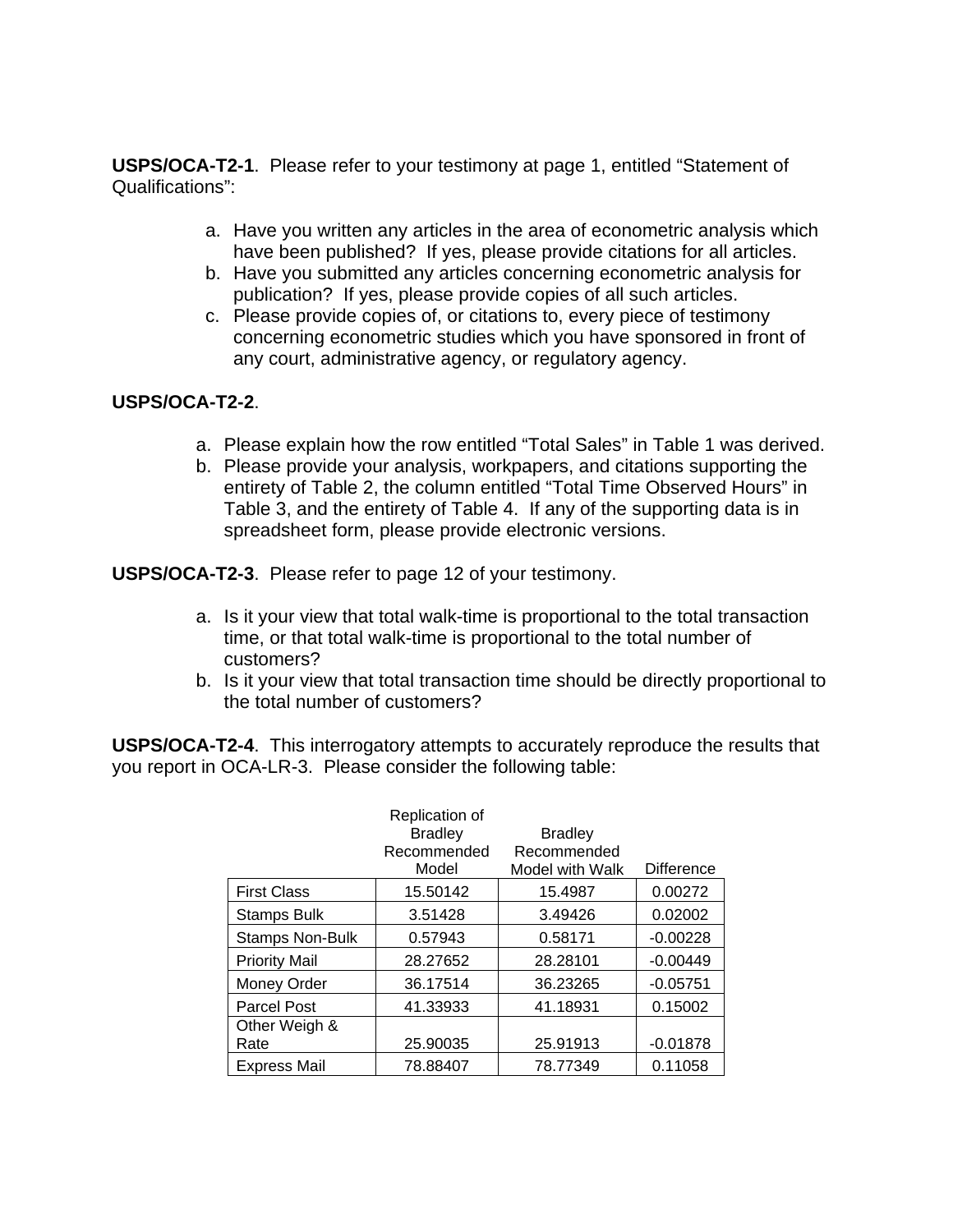- a. Please confirm that first column of the table accurately represents the estimated coefficients for the listed variables from your replication of witness Bradley's recommended model. If you do not confirm, please provide the correct coefficients.
- b. Please confirm that second column of the table accurately represents the estimated coefficients for the listed variables from your estimation of witness Bradley's recommended model including walk time. If you do not confirm, please provide the correct coefficients.
- c. Please confirm that the third column of the table accurately represents the difference in the estimated coefficients for the listed variables from the two versions of the estimate equation discussed in parts a. and b. above. If you do not confirm, please provide the correct differences.
- d. Please provide a valid test of whether these differences are statistically different from zero.

## **USPS/OCA-T2-5**.

In your testimony at page 21 you state:

 Witness Bradley's response to Question 7 of POIR No. 7 provided a list of studentized residuals with an absolute value above 2. He concluded that observations with a studentized residual above absolute value 3 are likely outliers, and that those with a studentized residual above 2 in absolute value bear investigation.

- a. Please confirm that neither your testimony nor your library references contain an investigation of the 250 observations with residuals above 2 in absolute value.
- b. If you do not confirm, please provide a citation to where in your testimony there is a discussion of the nature and results of the investigation of the 250 observations.
- c. If you do not confirm, please provide a citation to where in your library references the procedure to be followed in the investigation are presented and where the computer programs accomplishing the investigation are located.